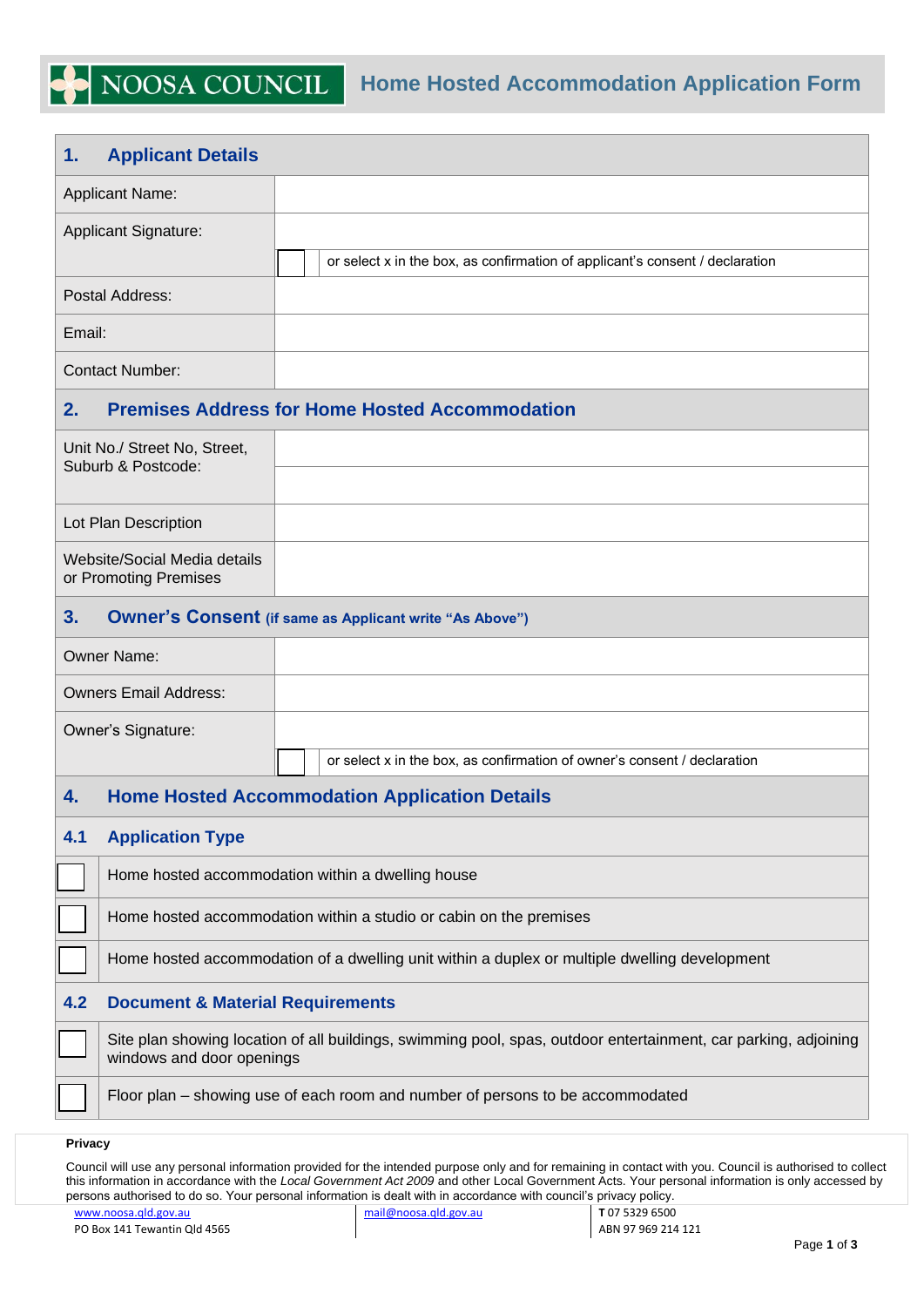| 4.3 | <b>Confirmation of Safe Use of Premises</b>                                                                                                                                                                                               |  |                                                                                                                                                             |  |  |  |  |  |
|-----|-------------------------------------------------------------------------------------------------------------------------------------------------------------------------------------------------------------------------------------------|--|-------------------------------------------------------------------------------------------------------------------------------------------------------------|--|--|--|--|--|
|     | Premises will not be used for a party house as defined in the Planning Act 2016                                                                                                                                                           |  |                                                                                                                                                             |  |  |  |  |  |
|     | Premises is lawfully constructed and classified for its purpose under the Building Act 1975                                                                                                                                               |  |                                                                                                                                                             |  |  |  |  |  |
|     | Note: A detached dwelling used for short stay letting or home hosted accommodation may require a change in building<br>classification to a Class 1b. Contact a building certifier to ensure you have the correct building classification. |  |                                                                                                                                                             |  |  |  |  |  |
|     | Current pool safety certificate has been issued by a QBCC licensed pool safety inspector and to be<br>maintained at all times                                                                                                             |  |                                                                                                                                                             |  |  |  |  |  |
|     | Current electrical safety certificate of compliance has been issued by a licensed electrical contractor for each<br>smoke alarm                                                                                                           |  |                                                                                                                                                             |  |  |  |  |  |
|     | safety certificates.                                                                                                                                                                                                                      |  | Note: By selecting x in the box, the owner / applicant confirms compliance with the relevant requirements and holds the relevant                            |  |  |  |  |  |
| 4.4 | <b>Confirmation of Lawful Use of Premises</b>                                                                                                                                                                                             |  |                                                                                                                                                             |  |  |  |  |  |
|     | If in Medium Density or High Density Residential Zones - complies with development approval and conditions<br>of approval; or                                                                                                             |  |                                                                                                                                                             |  |  |  |  |  |
|     | If in Low Density Residential, Rural Residential or Rural Zones - complies with accepted development subject<br>to requirements of Noosa Plan 2020 outlined in the table below:                                                           |  |                                                                                                                                                             |  |  |  |  |  |
|     | <b>Home Hosted Accommodation</b>                                                                                                                                                                                                          |  | Requirements under Noosa Plan 2020                                                                                                                          |  |  |  |  |  |
|     | Home Hosted Accommodation in<br>Low Density Residential Zone                                                                                                                                                                              |  | Operated by resident(s) of the dwelling                                                                                                                     |  |  |  |  |  |
|     |                                                                                                                                                                                                                                           |  | Resident remains in residence while hosting guests                                                                                                          |  |  |  |  |  |
|     |                                                                                                                                                                                                                                           |  | Does not involve the use of a secondary dwelling, granny flat<br>or other self-contained dwelling                                                           |  |  |  |  |  |
|     |                                                                                                                                                                                                                                           |  | Operated within the existing dwelling house or associated out<br>building or studio on the premises                                                         |  |  |  |  |  |
|     |                                                                                                                                                                                                                                           |  | The site has a minimum area of 550m2                                                                                                                        |  |  |  |  |  |
|     |                                                                                                                                                                                                                                           |  | No more than 50m <sup>2</sup> of the combined floor area or 40% of the<br>dwelling or outbuilding is used to accommodate guests,<br>whichever is the lesser |  |  |  |  |  |
|     |                                                                                                                                                                                                                                           |  | No more than 4 guests accommodated at any time in up to 2<br>bedrooms                                                                                       |  |  |  |  |  |
|     |                                                                                                                                                                                                                                           |  | Guests stay no more than 14 consecutive nights                                                                                                              |  |  |  |  |  |
|     |                                                                                                                                                                                                                                           |  | Where provided, only limited facilities for food preparation is<br>available for exclusive use by guests, but does not constitute<br>a kitchen              |  |  |  |  |  |
|     |                                                                                                                                                                                                                                           |  | Guest parking available on site - 1 space per guest room                                                                                                    |  |  |  |  |  |
|     | Home Hosted Accommodation in<br><b>Rural Residential Zone</b>                                                                                                                                                                             |  | Operated by resident(s) of the dwelling                                                                                                                     |  |  |  |  |  |
|     |                                                                                                                                                                                                                                           |  | Resident remains in residence while hosting guests                                                                                                          |  |  |  |  |  |
|     |                                                                                                                                                                                                                                           |  | Does not involve the use of a secondary dwelling, granny flat<br>or other self-contained dwelling                                                           |  |  |  |  |  |